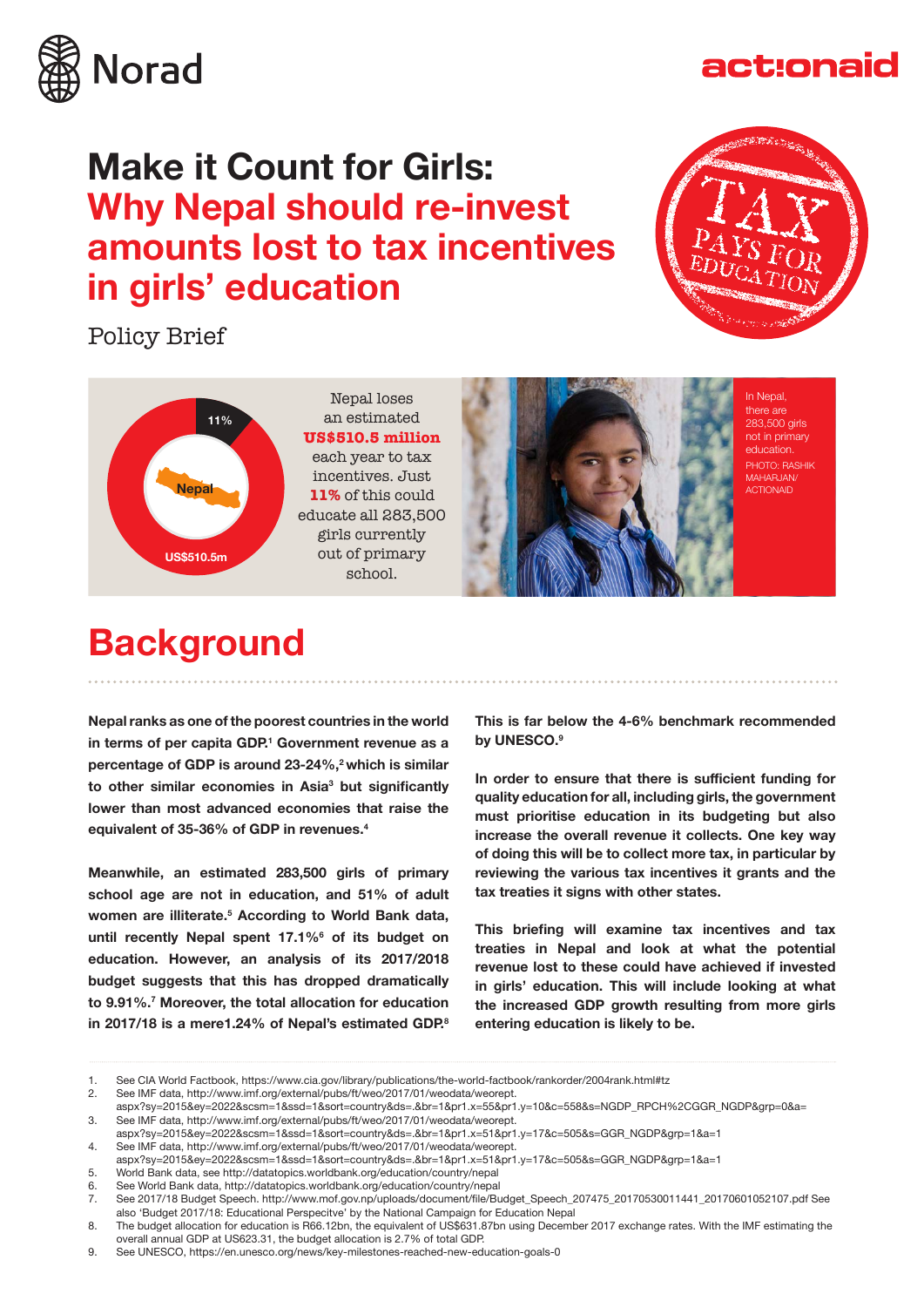# **Key figures**

| Number of girls not in primary education                                                                                                                                           | 283,500           |
|------------------------------------------------------------------------------------------------------------------------------------------------------------------------------------|-------------------|
| <b>Percentage of GDP spent on education</b>                                                                                                                                        | 2.7%              |
| <b>Estimated revenue lost to tax incentives and tax treaties</b>                                                                                                                   | <b>US\$510.5m</b> |
| <b>Annual cost per pupil to government</b>                                                                                                                                         | <b>US\$91.11</b>  |
| <b>Annual cost per pupil to family</b>                                                                                                                                             | <b>US\$103.36</b> |
| Total annual cost per pupil - government and family<br>contributions combined                                                                                                      | <b>US\$194.47</b> |
| Percentage of total cost per pupil paid by parents                                                                                                                                 | 53.14%            |
| Cost per year of educating all girls not currently in primary<br>education                                                                                                         | <b>US\$55.13m</b> |
| Additional GDP per year per girl who has completed (as<br>opposed to not completed) primary education                                                                              | <b>US\$118.59</b> |
| Total additional GDP per year if all girls currently not in primary<br>education had completed primary education                                                                   | <b>US\$33.62m</b> |
| Total additional GDP over a 45 year working life (at current<br>prices, not adjusted for inflation) if all girls currently in primary<br>education had completed primary education | <b>US\$1.51bn</b> |
|                                                                                                                                                                                    |                   |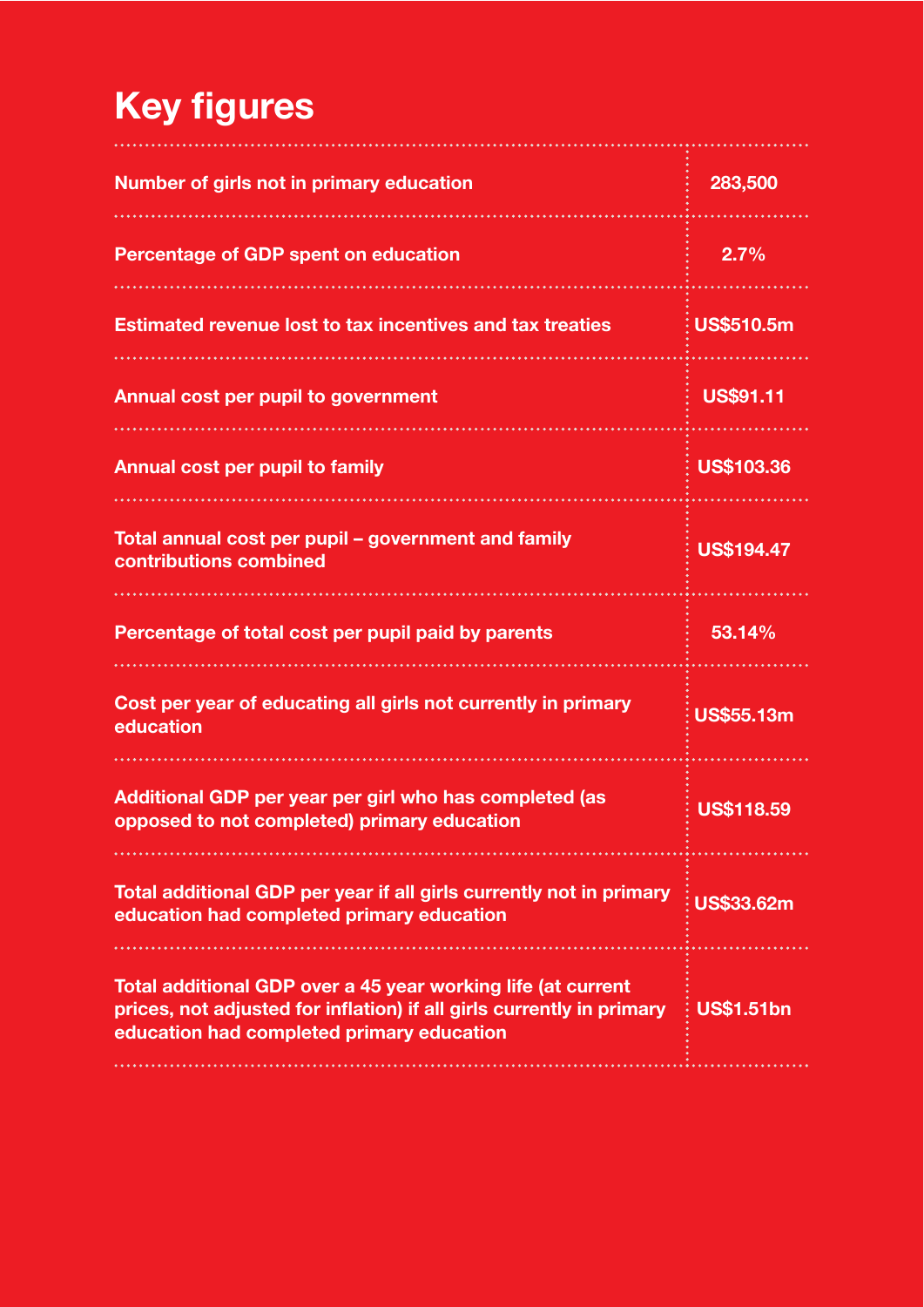# **Tax incentives**

A tax incentive (also known as a tax break) is, in essence, a special tax deal given to a company to encourage it to invest. There are many kinds of tax incentives, but they can broadly be placed into two categories: *statutory10* tax incentives that are open to all companies that meet certain criteria; and *discretionary11* tax incentives that are bespoke deals for an individual company.

#### **Tax exemptions in Nepal: STATUTORY**

The statutory Corporate Income Tax (CIT) rate in Nepal is 25%, apart from the cigarette, alcoholic beverage and financial companies who pay 30%. Below are some examples of industries that receive lower CIT rates.

- 0% CIT on electricity generation and distribution for the first 7 years of operation, then half of normal CIT rates for a further 3 years.<sup>12</sup>
- 0% CIT for 7 years on oil and natural gas operations that start commercial operation before April 2019, then halved rates for a further 3 years.<sup>13</sup>
- Income from the export of an intellectual asset is taxed at 75% of the normal rate, and the sale of an intellectual asset at 50% of the normal rate.14
- 20% CIT for special industries (manufacturing industries except tobacco and liquor related industries).<sup>15</sup>
- 20 percent income tax limit is applicable for power development and transmission.16
- 20% CIT is applicable for export income.<sup>17</sup>
- Industries that establish activities in 'underdeveloped areas' pay 10-30% of normal CIT rates for the first 10 years of operation.18



- **10. Statutory tax incentives -** These apply to companies that meet certain criteria, generally because they are operating in a sector that the government wants to encourage, are producing for export, or are located in a particular area, particularly special economic zones. In addition to reductions or exemptions from corporation tax, companies are sometimes exempt from withholding taxes on payments abroad; trade taxes on imports and exports; VAT on imports etc.
- **11. Discretionary tax incentives -** These are specifc to a particular investor, and are negotiated between the company and the government, and generally only available to large multinational investors, putting domestic businesses at a distinct disadvantage. Many of the most unfair examples are found in the contracts negotiated between governments and investors in the extractive industries (oil, gas and mining).
- 12. See p. 15, T R Upadhya & Co., Chartered Accountants http://www.trunco.com.np/publications/Nepaltaxreport2016.pdf
- 13. See p. 16, T R Upadhya & Co., Chartered Accountants http://www.trunco.com.np/publications/Nepaltaxreport2016.pdf
- 14. See p. 16, T R Upadhya & Co., Chartered Accountants http://www.trunco.com.np/publications/Nepaltaxreport2016.pdf
- 15. Sharma. C. (2015). Tax Incentives in Nepal: An Overview. IMF Seminar paper. Retrieved from https://www.imf.org/external/np/seminars/eng/2015/ asiatax/pdf/sharma.pdf
- 16. Sharma. C. (2015). Tax Incentives in Nepal: An Overview. IMF Seminar paper. Retrieved from https://www.imf.org/external/np/seminars/eng/2015/ asiatax/pdf/sharma.pdf
- 17. Sharma. C. (2015). Tax Incentives in Nepal: An Overview. IMF Seminar paper. Retrieved from https://www.imf.org/external/np/seminars/eng/2015/ asiatax/pdf/sharma.pdf
- 18. See p. 15, T R Upadhya & Co., Chartered Accountants http://www.trunco.com.np/publications/Nepaltaxreport2016.pdf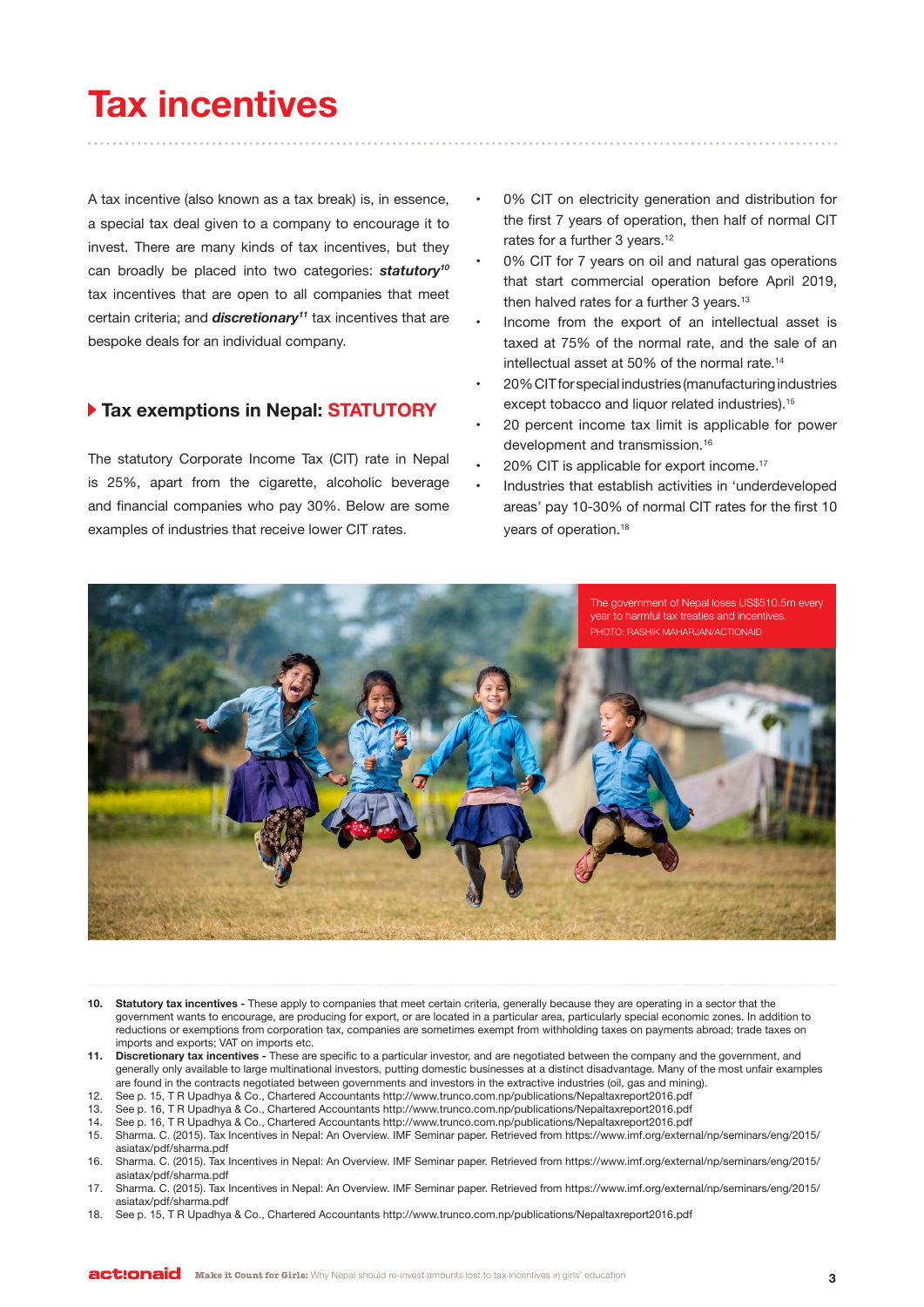#### **Special Economic Zones (SEZs)**

The SEZs provide a number of diferent incentives. These include:

- CIT is exempt for the first 5 years of operation. For the next 5 years, companies only pay half of what the relevant rate at the time is. If the investor buys more than 60% of its raw materials domestically, the halving of the CIT extends to 10 years after the initial 5-year period.19
- If, however the company is operating from a SEZ in a mountainous or hilly area, the initial tax holiday will be for a full 10 years, and then for the next 10 years CIT will be halved.<sup>20</sup>
- Dividends from companies in SEZs are exempt from tax for the first 5 years, and then halved for the next three years.<sup>21</sup>
- Complete exemption from Value Added Tax (VAT).<sup>22</sup>
- Targeted exemptions from excise duty.<sup>23</sup>

#### **Tax incentives Nepal: DISCRETIONARY**

Nepal has in recent year been hit by a number of tax scandals, including one involving the largest telecoms provider (with a European company as the majority stakeholder) being accused by the Auditor General of avoiding huge sums of money through advanced tax planning involving Cypriot subsidiaries;<sup>24</sup> and another in which the so-called Tax Settlement Commission efectively agreed to exempt companies from an unpaid tax bill totaling US\$202m.<sup>25</sup> The latter could be seen as a tax exemption as it exempts companies from paying tax they are liable for, however for the purposes of this briefing we will not include that fgure in the estimated loss from tax incentives as it refers to sanctioned non-payment of tax rather than a pre-operations agreement that a certain company is exempt from or enjoys lower rates of certain taxes.

Due to the secretive nature of discretionary tax incentives, we do not have a total overall figure for amounts lost to these in Nepal. However, the total estimated loss to both discretionary and statutory tax incentives is likely to be an underestimation of the true scale of the problem.

#### **Tax incentives Nepal - total estimated losses**

According to a report by the Nepalese Auditor General, losses to tax incentives during the 2016/2017 tax year totaled US\$510.5m26 (using November 2017 exchange rates). This was the equivalent of 10.3% of total tax revenues that year.<sup>27</sup> This figure does not include discretionary tax incentives given to individual companies or tax losses from the SEZs, as relevant data to calculate such tax losses is not publicly available. The overall figure is therefore likely to be higher.

### Total estimated loss from tax incentives: **US\$510.5m**



Every child has a right to education. PHOTO: RASHIK MAHARJAN/ACTIONAID

22. See article 28 See Special Economic Zone Act 2016: http://www.seznepal.gov.np/downloads.php?id=7<br>23. See article 29 See Special Economic Zone Act 2016: http://www.seznepal.gov.np/downloads.php?id=7

<sup>19.</sup> See article 27(2) Special Economic Zone Act 2016: http://www.seznepal.gov.np/downloads.php?id=7

<sup>20.</sup> See article 27(2) Special Economic Zone Act 2016: http://www.seznepal.gov.np/downloads.php?id=7<br>21. See article 27(3) Special Economic Zone Act 2016: http://www.seznepal.gov.np/downloads.php?id=7

See article 27(3) Special Economic Zone Act 2016: http://www.seznepal.gov.np/downloads.php?id=7

See article 29 See Special Economic Zone Act 2016: http://www.seznepal.gov.np/downloads.php?id=7

<sup>24.</sup> See 54th report of the Auditor General http://www.oagnep.gov.np/downloadfle/annual%20audit%20report\_english%20version\_1503298234.pdf

<sup>25.</sup> See 54th report of the Auditor General http://www.oagnep.gov.np/downloadfle/annual%20audit%20report\_english%20version\_1503298234.pdf 26. See 54th report of the Auditor General http://www.oagnep.gov.np/downloadfle/annual%20audit%20report\_english%20version\_1503298234.pdf

<sup>27.</sup> See 54th report of the Auditor General http://www.oagnep.gov.np/downloadfle/annual%20audit%20report\_english%20version\_1503298234.pdf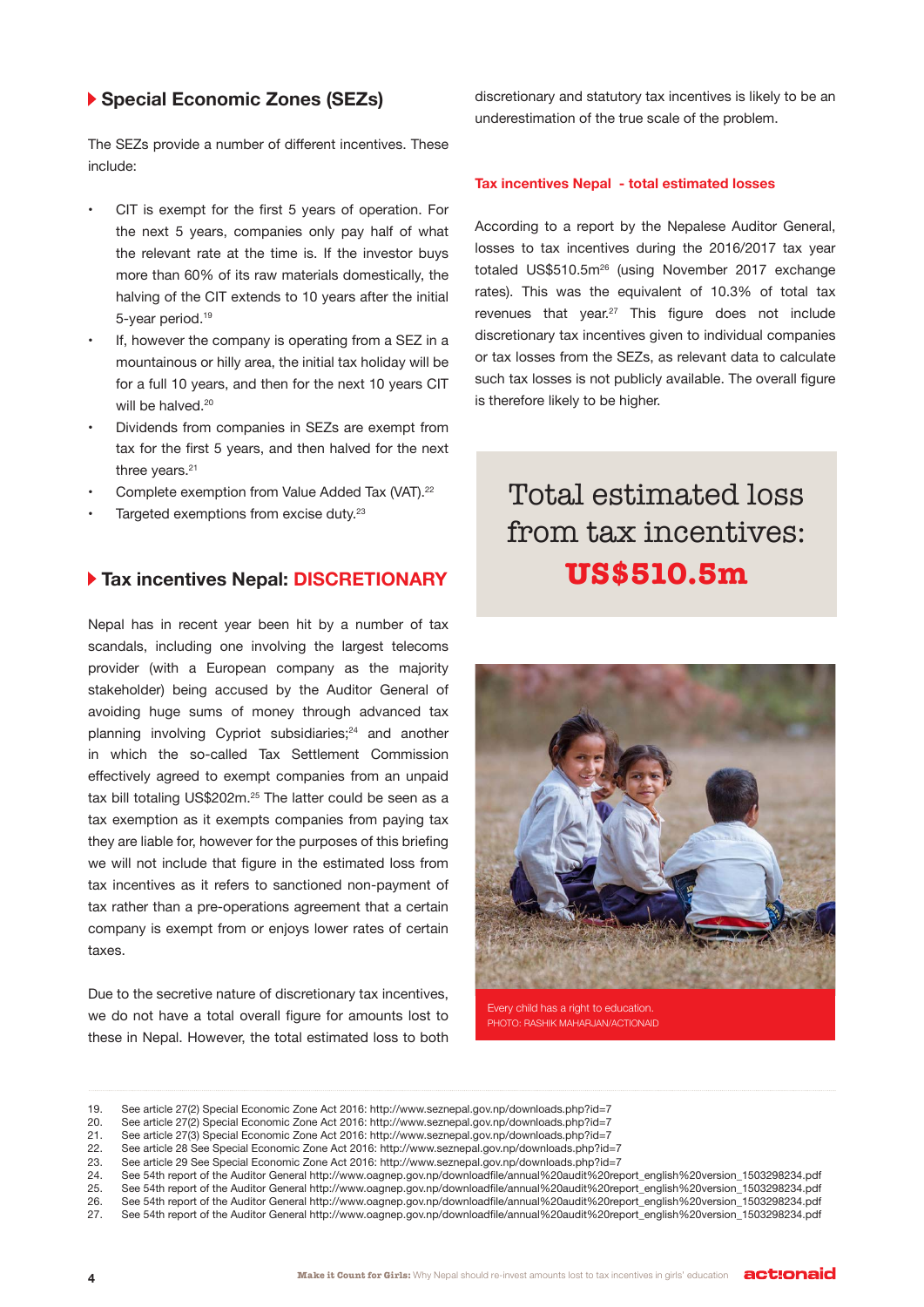## **Tax treaties**

Tax treaties determine how much, and even if, countries can tax multinational companies. They provide certainty to international businesses by indicating which taxes will be limited when making money overseas. This certainty is often provided through restrictions on the rights of the treaty signatories to tax diferent types of income. In the overwhelming majority of cases, these tax treaties override any national law. If a tax treaty rate is lower than the rate set in national law, companies that are able to use the tax treaty route will very often pay less tax than similar local companies. Tax treaties can also prevent double taxation.

Tax treaties can restrict the ability of a country like Nepal to tax multinationals in a number of ways, including the way that capital gains are taxed and when Nepal can tax the profits of a company – so-called permanent establishments. The tax loss attributable to these provisions in tax treaties can be difficult to quantify. The fact that this briefing will not attempt to quantify such tax losses does not mean that they may not be significant. In fact, ActionAid analysis in 2016 showed that Nepal's tax treaty network often limits its ability to tax capital gains made by foreign entities. Meanwhile, several permanent establishment provisions in the tax treaties Nepal has with other countries limits its ability to tax the business profits of foreign entities.<sup>28</sup>

Tax treaties can also restrict a country's ability to charge withholding taxes when money is being transferred out of a country, e.g. as dividends, interest payments or royalty payments. It does so by applying lower tax rates on the transactions between treaty partners than it would if there was no tax treaty in place. The withholding tax rates in Nepal's tax treaties are fairly low, especially those on dividend payments. However, as the statutory withholding tax on dividend payments is only 5%, this does not give rise to any tax treaty-related tax losses. Similarly, none of the rates in Nepal's tax treaties for interest and royalty payments are lower than the statutory rate. This largely reflects the low statutory tax rates. Overall, this means that the withholding tax rates in Nepal's tax treaties do not, on their own, lead to any tax losses for Nepal.

| <b>Country</b>         | <b>Dividends</b> | <b>Interest</b> | <b>Royalties</b> |
|------------------------|------------------|-----------------|------------------|
| <b>Statutory rates</b> | 5%               | 10%             | 15%              |
| <b>Austria</b>         | 5%               | 15%             | 15%              |
| <b>China</b>           | 10%              | 10%             | 15%              |
| <b>India</b>           | 5%               | 10%             | 15%              |
| <b>Korea (South)</b>   | 5%               | 10%             | 15%              |
| <b>Mauritius</b>       | 5%               | 15%             | 15%              |
| <b>Norway</b>          | 5%               | 15%             | 15%              |
| <b>Pakistan</b>        | 10%              | 15%             | 15%              |
| Qatar                  | 10%              | 10%             | 15%              |
| <b>Sri Lanka</b>       | 15%              | 15%             | 15%              |
| <b>Thailand</b>        | 10%              | 15%             | 15%              |

**Table 1: Withholding taxes in Nepal's tax treaties**

*Source tax treaty rates:* https://ird.gov.np/Content/ContentAttachment/1/ दाेहाेराेकरमुक्तितथावित्तियछलनिराेध8122016105226AM.pdf



Most children out of school are girls. PHOTO: KARIN SCHERMBRUCKER/ACTIONAID

28. See 'Mistreated' dataset http://www.actionaid.org/publications/mistreated-tax-treaties-are-depriving-worlds-poorest-countries-vital-revenue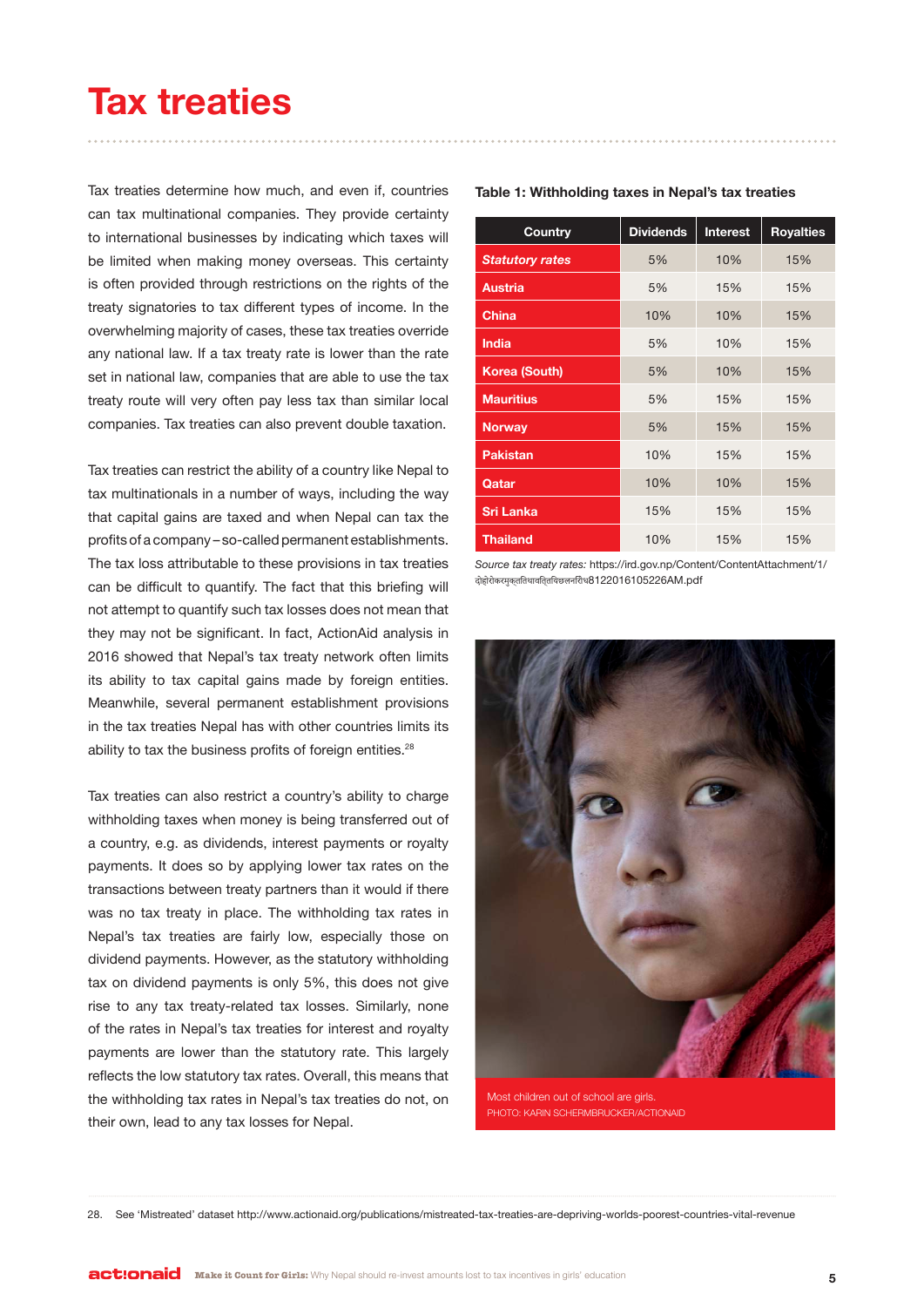# **Education**

Everyone has a right to education. This is a right enshrined in international human rights treaties from the Universal Declaration of Human Rights (article 26)<sup>29</sup> through to the International Covenant on Economic Social and Cultural Rights,<sup>30</sup> the Convention on the Rights of the Child<sup>31</sup> and many others. To be clear – countries should invest in girls' education because girls have a right to education.

However, in addition to the rights perspective, there is also an economic argument for investing in girls' education. A more highly educated population is likely to be more productive and to generate higher economic growth. Below are some calculations of what the growth dividend of investing some of the money lost to tax incentives and tax treaties in girls' education would be.

According to UNICEF data, an estimated 577,000 children of primary school age in Nepal are not in education. Assuming half of these are girls, we can estimate that approximately **283,500 girls of primary school age are not in education.32** There are many reasons why girls might not attend school. For the purposes of this calculation, we will assume as a starting point that with the right financial support, all of these girls would complete their primary education. This will provide us with illustrative headline figures that we can work backwards from.

According to research commissioned by ActionAid, Nepalese families spend an estimated **US\$103.3634**  per year, per pupil in school<sup>35</sup> (using November 2017 exchange rates). According to the research, the majority of the money was spent on admission, notebooks, school uniforms and exam fees.<sup>36</sup> Meanwhile UNESCO data for 2015 concludes that the Nepalese government spends on average **US\$91.11** per pupil (at November 2017 exchange

rates). Separate UNESCO data also confirms that families in Nepal spend more on a pupil's education than the state does.<sup>37</sup> The total combined expenditure per pupil is therefore **US\$194.47.** The total cost at current expenditure levels to educate the 283,500 girls of primary school age currently not in education would therefore be **US\$55.13m**, around a tenth of Nepal's tax incentives losses.

We will now calculate the growth dividend from investing in girls' education and compare this to the estimated cost of educating every girl of primary school age not currently in education. A working paper for the World Bank developed methods for estimating the growth dividend of investing in girls' education.<sup>38</sup> The paper looks, amongst other things, at the productivity of those girls *with* primary school education as opposed to those without. In doing so, the paper factored in a number of variables such as the effect of productivity if there was an increase in labour supply; and also for that for girls currently not completing primary education there may be factors other than education preventing them from reaching the same level of productivity as those girls who *do* currently complete primary school.

The study uses data from the IMF, the ILO, the World Bank and others to calculate the increased productivity per girl who has completed primary education in seven developing countries. The average of these seven countries is a **productivity gain of 14.85% when girls complete primary school** as opposed to when they do not. As the study does not look specifcally at Nepal, for the purposes of this briefng we will use the developing country average as a proxy for the productivity gain in Nepal. With current GDP per capita estimated by the IMF at US\$798.61,39 a 14.85% increase in productivity would

<sup>29.</sup> See Universal Declaration of Human Rights http://www.un.org/en/universal-declaration-human-rights/

<sup>30.</sup> See the International Covenant on Social, Economic and Cultural Rights http://www.ohchr.org/Documents/ProfessionalInterest/cescr.pdf

<sup>31.</sup> See the Convention on the Rights of the Child http://www.ohchr.org/Documents/ProfessionalInterest/crc.pdf

<sup>32.</sup> See UNICEF's 'All Children in School – Nepal Case Study' (2016) phttp://unicef.org.np/uploads/fles/927615134285223000-all-children-in-schoolreport-2016.pdf

<sup>33.</sup> See 'Tax Loss and Education', study commissioned by ActionAid and carried out by NEAT (2017). Estimate not disaggregated for primary vs. secondary school students

<sup>34.</sup> Note that UNESCO has this fgure slightly lower for public schools but much higher for private schools: http://uis.unesco.org/sites/default/fles/ documents/who-pays-for-what-in-education-national-revealed-through-accounts-2016-en\_0.pdf

<sup>35.</sup> See NEAT study 2017

<sup>36.</sup> See NEAT study 2017

<sup>37.</sup> See UNESCO data: p. 4 http://uis.unesco.org/sites/default/fles/documents/who-pays-for-what-in-education-national-revealed-through-accounts-2016-en\_0.pdf

<sup>38.</sup> See 'Measuring the Economic Gain of Investing in Girls: The Girl Efect Dividend' by Jad Chaaban Wendy Cunningham, 2011. Policy Research Working Paper 5753.

<sup>39.</sup> See IMF data: https://www.imf.org/external/pubs/ft/weo/2017/01/weodata/weorept. aspx?sy=2015&ey=2022&scsm=1&ssd=1&sort=country&ds=.&br=1&pr1.x=82&pr1.y=12&c=558&s=NGDPDPC&grp=0&a=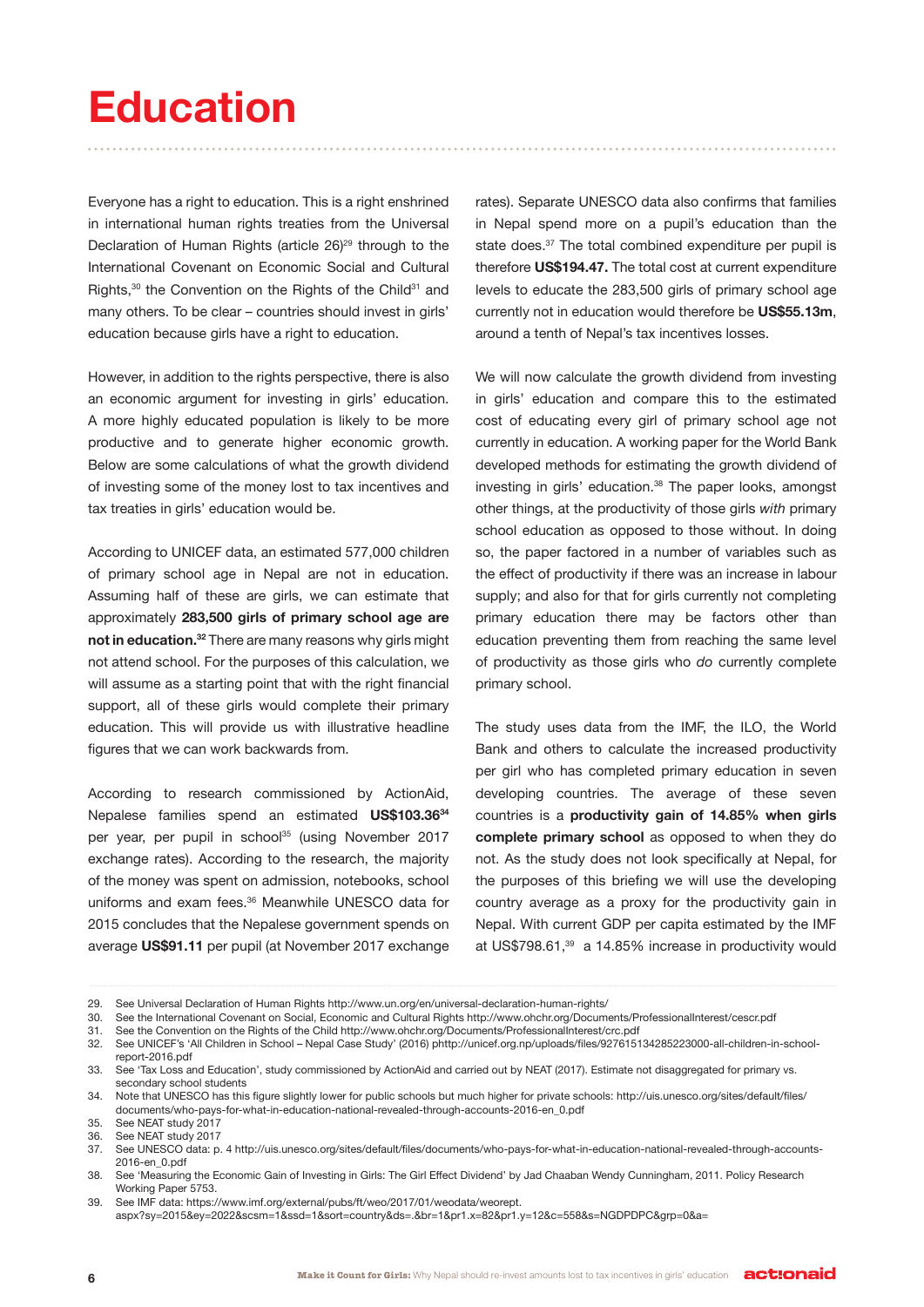mean each girl who completed primary education would add an additional **US\$118.59** to the Nepalese economy annually. Collectively the 283,500 girls currently not in primary education would add **US\$33.62m** to the Nepalese economy annually. Current annual GDP is estimated by the IMF to be US\$23.31bn,<sup>40</sup> meaning getting all age-relevant girls currently not in education through primary school would add **0.14%** to the Nepalese economy each year.

Provided a working life of 45 years, in current prices (not taking into account infation), the added value to the economy of educating these girls would be **US\$1.51bn.**  Meanwhile, the compound efect of the annual increase in GDP from investing in the education of girls currently not in the education system over a working life would be **6.50%.41**



Governments must prioritise funding for girls' education. PHOTO: RASHIK MAHARJAN/ACTIONAID

40. See IMF data: https://www.imf.org/external/pubs/ft/weo/2017/01/weodata/weorept.

aspx?sy=2015&ey=2022&scsm=1&ssd=1&sort=country&ds=.&br=1&pr1.x=24&pr1.y=11&c=558&s=NGDPD&grp=0&a=

41. In the desirable but unlikely event that all of the girls currently out of school completed not just their primary education but also their secondary education – and using the World Bank paper's (Chaaban and Cunningham, see above) calculation that completing secondary education (as opposed to completing neither primary nor secondary education) leads to a productivity gain of **32.7%** per girl, which in turn – using the methodology described above – would lead to an estimated **US\$261.15** increase in productivity per year per girl. This would result in a collective **US\$74.04m** or **0.32%** increase in GDP per year, or a compound **15.46%** over a 45-year working life.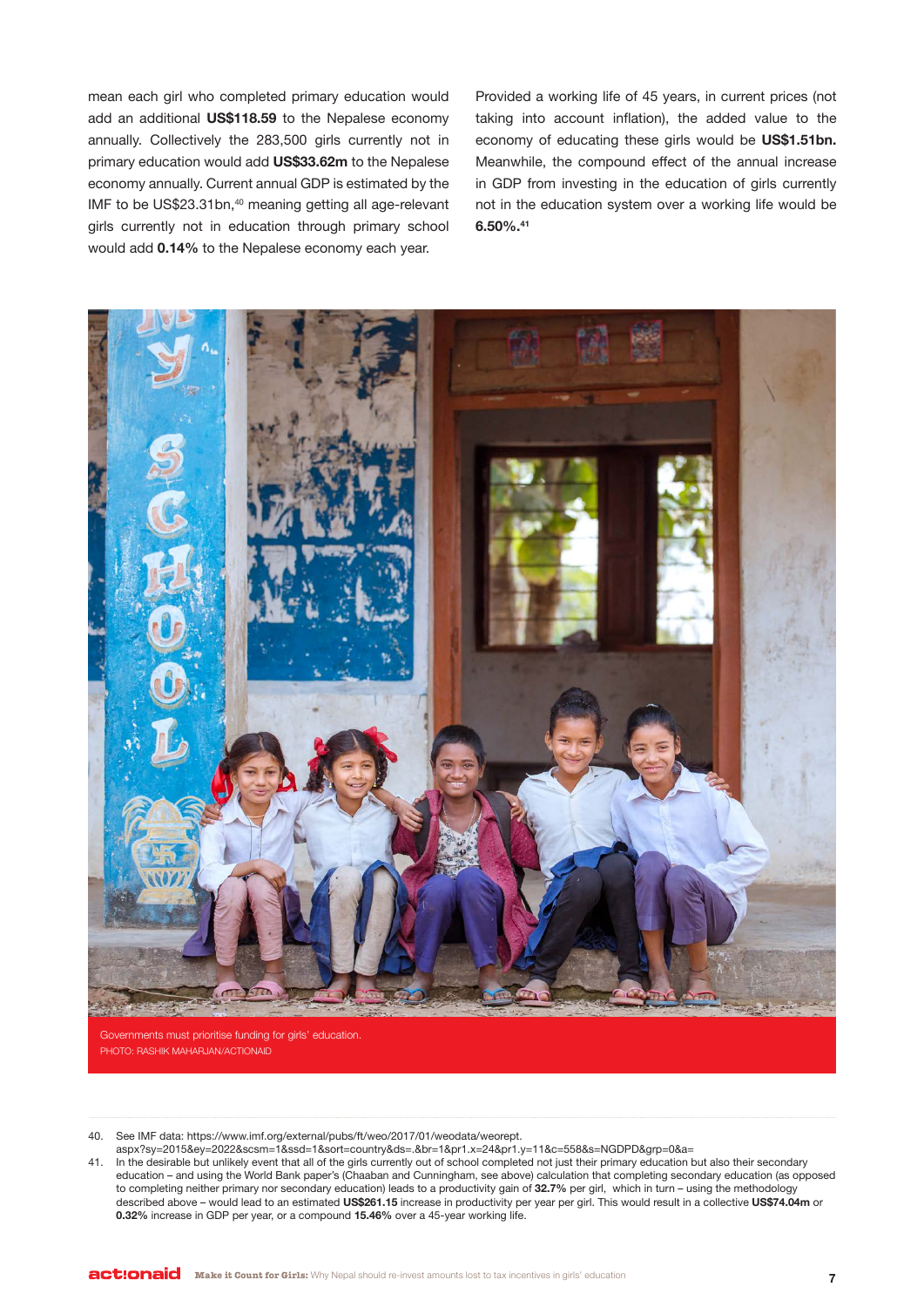# **Conclusions and recommendations**

**This paper has shown that Nepal loses an estimated US\$510.5m of tax revenue annually to tax incentives, and is likely to incur further tax losses from its tax treaty network. Meanwhile, approximately 283,500 girls of primary school age are not in education. ActionAid's research has found that parents pay roughly half of the total annual costs of education per pupil which is estimated at US\$194.47. The total annual cost of educating all the girls currently not in education is estimated at US\$55.13m, barely more than a tenth of Nepal's tax losses to tax incentives.** 

**While the primary reason ActionAid advocates for greater investment in girls' education is because it is**  **a fundamental human right, this paper demonstrates that doing so is also benefcial to the economy as there is a long-term growth dividend to be had from investing in girls' education that far out-strips any costs involved. In fact, by ensuring that all girls currently not in education fnish primary school, Nepal could see a growth dividend of US\$118.59 per year from their increased productivity, or US\$1.51bn over a 45-year working life.** 

**Nepal must invest more in girls' education, and by addressing its tax regime it has the opportunity to raise the revenues needed to do so.**

# *With this in mind, ActionAid urges the government of Nepal to:*

- **1. Act** swiftly to reduce the amount of tax revenue forfeited to tax incentives.
- **2. Stop** ofering harmful tax incentives and only other incentives selectively to facilitate development. All current tax incentives – including discretionary tax incentives and those applicable to special economic zones – should be reviewed to assess whether they are fit for purpose, including undertaking a cost-benefit analysis.
- **3. Subject** all tax incentives both statutory and discretionary to public scrutiny, including by parliament, media, civil society and citizens. This should include publishing an annual overview of the costs of tax incentives as part of the annual budget, so the public can see the impact of corporate tax incentives.
- **4. Review** tax treaty networks as well as current withholding tax rates, e.g for dividend and interest payments abroad - to ensure that they do not result in tax losses and renegotiate those that do. Cancel or renegotiate disadvantageous tax treaties.
- **5. Invest** 20% of the tax revenue raised by reducing tax incentives and tax treaty regimes in education, especially girls' education.
- **6. Ensure** that public education is free, compulsory and of good quality and that there are no economic barriers that might prevent families sending their girls to school.
- **7. Ensure** that education budgets are gender-sensitive and that adequate fnancing is available for measures proven to tackle persistent barriers to girls' education.